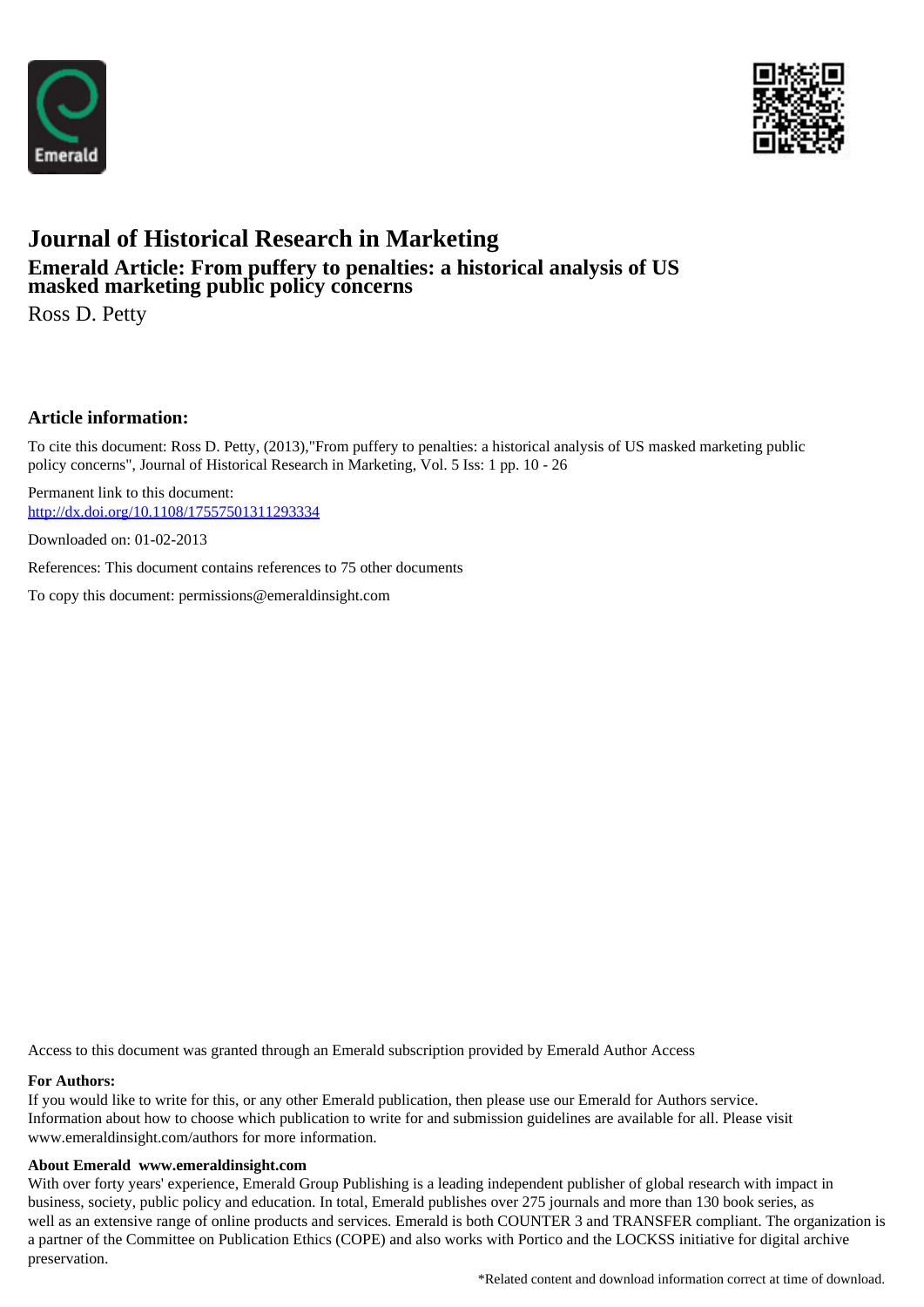

The current issue and full text archive of this journal is available at www.emeraldinsight.com/1755-750X.htm

# From puffery to penalties: a historical analysis of US masked marketing public policy concerns

Ross D. Petty

Babson College, Babson Park, Massachusetts, USA

#### Abstract

Purpose – This article aims to examine the US history of practices that mask the marketing content of messages to consumers and of the public policy approaches taken towards such practices.

Design/methodology/approach – This research examines both primary sources such as legal challenges and contemporary writings as well as secondary sources.

Findings – The US legal/regulatory system has been examining practices that mask the marketing content of communications for over 125 years. Fully masked messages were initially regulated under postal service laws and publisher self-regulatory codes. Partially masked messages, e.g. testimonials, were examined first by courts and later by regulatory and industry self-regulatory agencies. These diverse sources of regulation led to diverse approaches and in part explain the modern preference for information disclosure over prohibiting the masking of marketing messages.

Originality/value – Modern analysis of these practices ignores their history and the historical evolution of their regulation. This article not only reveals a rich regulatory history, but also suggests that modern policy should treat the broad array of masking practices consistently and correct current policy approaches that are based on historical development rather than modern public policy analysis and concerns.

Keywords Testimonials, Reading notices, Misleading advertising, Advertising regulation, Covert marketing, Advertising history, Marketing history, Advertising control, United States of America

Paper type Research paper

#### Introduction

Marketing theory suggests there are several methods of enhancing the believability of a marketing message. For example, the believability of a message about the performance of an advertised product can be enhanced by explicitly stating or implicitly suggesting that the performance claims are supported by objective tests. This paper examines a second method of believability enhancement, called masked marketing, where the marketer suggests that a message is not from it but rather from a disinterested third party. The marketer hopes to cloak its marketing message in an aura of third party objectivity that is likely to enhance the message's believability for potential consumers to whom the message is targeted. This technique can be accomplished by disguising a marketing message so it appears to be some other sort of message (full masking) or by including information within a recognizable marketing message that appears to be from an impartial third party when it is not (partial masking).

The masking of the marketing message may be permanent in situations where consumers never realize the communication they perceived as being from an objective third party was actually sponsored by a marketer. For example in the early 1900s, a Printers' Ink article found that most if not all automobile dealers would pay a



Journal of Historical Research in **Marketing** Vol. 5 No. 1, 2013 pp. 10-26  $\degree$  Emerald Group Publishing Limited 1755-750X DOI 10.1108/17557501311293334

**HRM** 5,1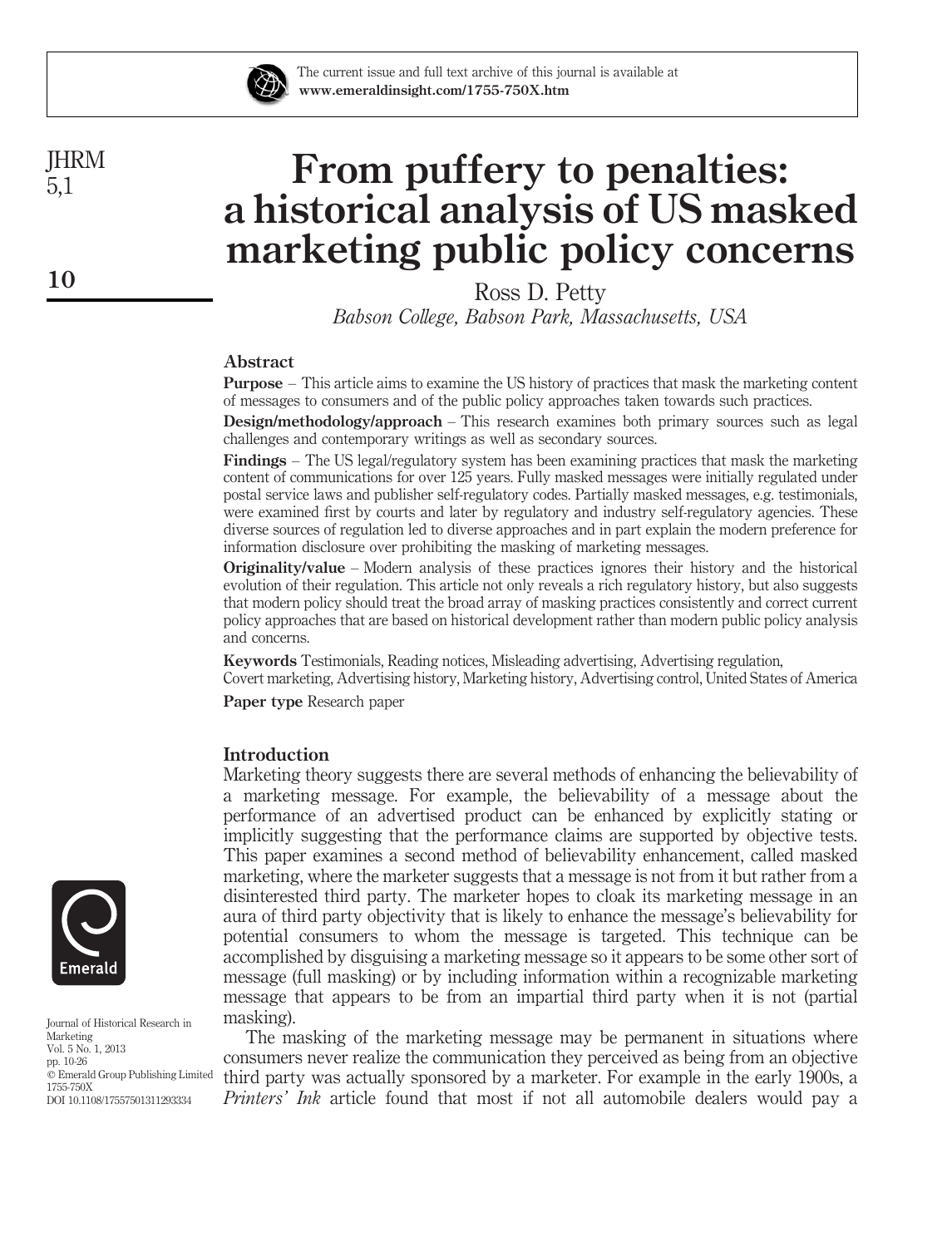"handsome commission to impecunious members of the 'smart set' and men who have From puffery social entrée into the moneyed class, to push the sale of a certain make of machine in a disinterested, conversational manner" (D (Petty and Andrews, 2008, p. 8) never reveal their current economic challenges or the fact that they recommended a particular car for money.

The masking of the marketing nature of the message also may be temporary so that the marketer breaks through marketing clutter to get the attention of consumers, but later reveals the true marketing purpose of the communication. A classic example involves sales agents gaining entrance to homes by purporting to only deliver a free prize or booklet. In one case consumers were told that because of their community stature, they were selected for a free set of encyclopedia. The sales agent would then try to sell them a ten-year update service. At this point, consumers understood they were the target of a marketing message. In affirming the Federal Trade Commission's (FTC) condemnation of this practice as an unfair method of competition, the Supreme Court found that not only had consumers been deceived into talking to the agents. It also decided that some consumers might believe the encyclopedia was actually free and the price of the ten-year update service was just a reasonable price for the service and not a price that covered both the service and the encyclopedia (FTC v. Standard Education Society, 1937).

Some commentators suggest the important policy question is whether messages about a product or service are accurate rather than whether such messages deceptively appear as objective third party information rather than information from the seller (Rotfeld, 2008). Others argue that the masking of marketing messages raises important policy concerns regardless of the accuracy because masking increases the likelihood consumers will pay attention to the message and deceptively enhances message believability. According to Petty and Andrews (2008), while most consumers are skeptical of advertising, they are less skeptical about information that appears to be independent from marketers (Balasubramanian, 1994; Darke and Ritchie, 2007). In fact, many consumers have developed methods to cope with *overt* attempts at persuasion (e.g. "schemer schemas," Friestad and Wright, 1994). However, consumers would not apply these persuasion defenses to communications they believe are objective information rather than commercial advertising intended to persuade. In addition some forms of masked marketing appear as personal communications and may target groups that are more susceptible to interpersonal influence than typical consumers (Bearden et al., 1989; Churchill and Mochis, 1979; Phillips and Sternthal, 1977).

In short, the public policy concern of masked marketing *per se* is not that consumers are factually misled about the product or its performance. Rather the concern is that consumers are misled to consider an apparently objective message that they would have ignored had its marketing nature been identified. Some consumers might even purchase the featured product or service when they otherwise would not have purchased it if the marketing message had been identified as such. Masked marketing interferes not only with consumer sovereignty but also constitutes a method of unfair competition over marketers who identify their messages as marketing messages. Of course in many cases, masked marketing not only misleads consumers about the objectivity of the message but the message might be factually misleading about the product as well.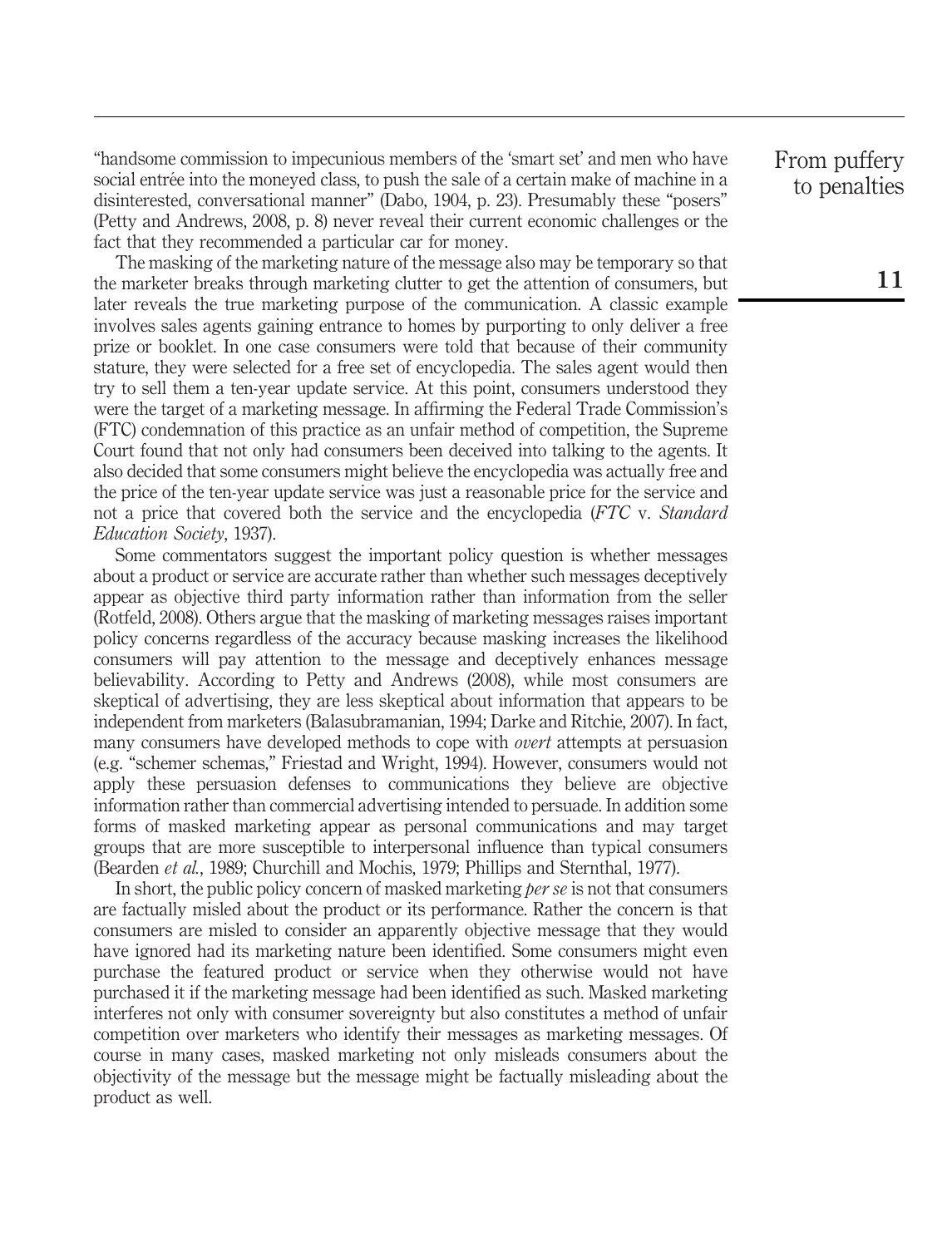Occasional studies support the effectiveness of masked marketing. For example, a recent study found that an ad received with an apparently hand-written sticky note that said "Try this. It works! (signed) J." was effective in persuading consumers to request free samples when the ad contained strong claims of product performance. This was true both generally and for those who could not identify a likely "J." among their friends (Howard and Kerin, 2004). This practice was prohibited in an FTC consent agreement because the solicitation deceptively appears to be from an independent magazine review and the note deceptively appears to be from a friend or acquaintance whereas both were really advertising (Georgetown Publishing House, Ltd, Inc, 1996). The FTC frequently settles cases with consent agreements where the marketer does not admit to any wrongdoing but agrees not to do the challenged conduct in the future.

Discussions of masked marketing recently have appeared in both management journals as stealth marketing (e.g. Kaikati and Kaikati, 2004) and a special issue of the Journal of Public Policy & Marketing on covert marketing (Sprott, 2008). These discussions often include passive messages such as the placement of a product in the background of a movie or television show. While this practice also has an extensive history (Newell et al., 2006; Kielbowicz and Lawson, 2004; Balasubramanian et al., 2006, pp. 115-116), the discussion here is limited to active marketing messages that present apparently objective information about product attributes or performance.

This recent interest in masked marketing may suggest to marketers and policy makers that this is a new commercial practice. By examining both primary sources such as legal challenges and contemporary writings as well as secondary sources, this paper demonstrates that masked marketing has been conducted for centuries with regulation starting at the end of the 1800s but coming into its own in the first half of the twentieth century. It first examines fully masked and then partially masked marketing and then concludes.

#### Fully masked marketing

Fully masked marketing where an entire communication appears to be from an independent third party rather than from a marketer started at least by 1879 with the creation of the significantly less expensive second class postage rate that combined with improved printing led to the national circulation of newspapers and magazines. These publications were eager for advertising revenue. To help satisfy their desire for revenue, publishers and advertisers created the "reading notice" – advertisements disguised as editorial content. Editorial content was believed to be more likely to be read and more likely to influence public opinion. *Printer's Ink*, an advertising trade journal, attributes the first reading notice to "Dr Warner" – a patent medicine seller. The headline and copy looked like newspaper type but buried within the story was the advertised product – "Warner's Safe Cure" (Lawson, 1993, p. 26). By 1900, books like Fowler's Publicity touted the value of this technique: "The direct puff, which everyone knows is a puff, has value but not so much as the puff so mixed with news and information as to appear to be genuine reading matter" (Fowler, 1900, pp. 454-455). The book included several pages of examples (Fowler, 1900, pp. 459-469).

Early advertising agencies such as N.W. Ayer & Son and Geo. P. Rowell & Co. also promoted reading notices as more effective than regular advertising. Advertisers often placed reading notices along with regular advertising in the same issue, but the former were more expensive (in one example twice the price) and made up the majority of most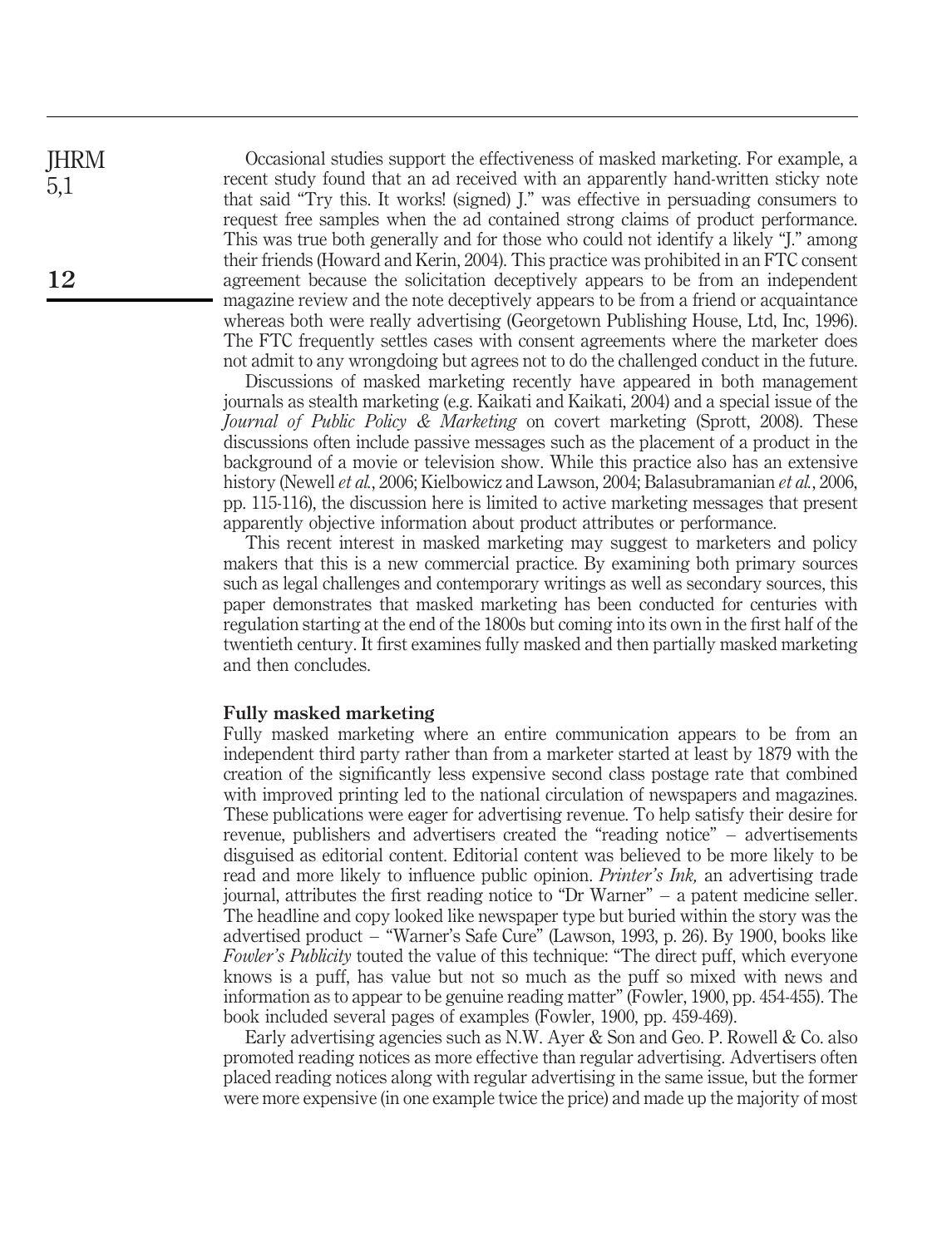publishers' advertising revenue. Some publishers did criticize the practice. Indeed in November 1894, Cyrus Curtis announced that Ladies' Home Journal, which had helped introduce Crisco with paid-for stories, would no longer accept ads disguised as content. However by 1900, the practice had become widespread. Around this time, many publications featured news notices in the form of telegrams. Reading notices then quickly adopted this format as well (Lawson, 1993, pp. 32-33).

#### Masked marketing and the post office

The post office struggled with reading notices not because of consumer concerns but because second-class postage was not available to publications designed primarily for advertising purposes. Disguising advertising could disguise a publication's true purpose and save thousands of dollars in annual postage. As a result, by 1905, the post office had 40 clerks answering questions and reviewing publications. Despite this effort, in 1906, the Third Assistant Postmaster General estimated that "more than 60 per cent of the newspapers and up to 80 per cent of the magazines receiving the subsidy were not entitled to it" (Lawson, 1993, pp. 109-110). The post office struggled with this task in part because advertising during this period was increasing substantially. In 1880, advertising accounted for only 44 per cent of newspaper revenue, but by 1919 it amounted to two thirds of newspaper income (Stole, 2006, p. 5). The growth of advertising revenue was enormous – estimated to be from \$30 million in 1880 to \$850 million in 1920 (Frederick, 1925). Borden (1942, p. 48) estimates that advertising revenues of periodicals and newspapers in America increased from 78 cents per capita in 1899 to over \$5 per capita in 1919.

The masked marketing practice of reading notices did not become a consumer protection issue until raised by the truth-in-advertising movement of the early twentieth century. Eager to respond to the controversy, Congress enacted the Newspaper Publicity Act of 1912 that required that all "editorial or other reading material ... for the publication of which money or other valuable consideration is paid ... shall be plainly marked as 'advertisement'" (Kielbowicz and Lawson, 2004, p. 335, n. 22). Not only would this protect consumers but it also would prevent publishers from wrongfully enjoying the financial benefits of both postal subsidies and paid advertising support.

When publishers challenged this law as interfering with the freedom of press, the Supreme Court disagreed saying the law encouraged circulation of the legitimate press with lower postal rates and the disclosure requirements were incidental to distinguish publications that should enjoy low rates from those that should not. Publications that refused to comply with the act could still circulate by paying higher postal fees (Lewis Publishing Co. v. Morgan, 1913). Many publishers accepted the new statute or its affirmation by the Supreme Court announcing that they would no longer publish reading notices. They also found that the new statute allowed them to better resist requests from large advertisers to be given free favorable publicity in the form of editorial content.

The post office could not review all 26,000 publications available at this time, but did investigate complaints (mostly from competitors) and then attempted to determine whether the "story" in question had legitimate news or informational value. Distinguishing between the two became even more institutionalized when the War Revenue Act of 1917 called for a two part mailing fee: a low flat postal rate for the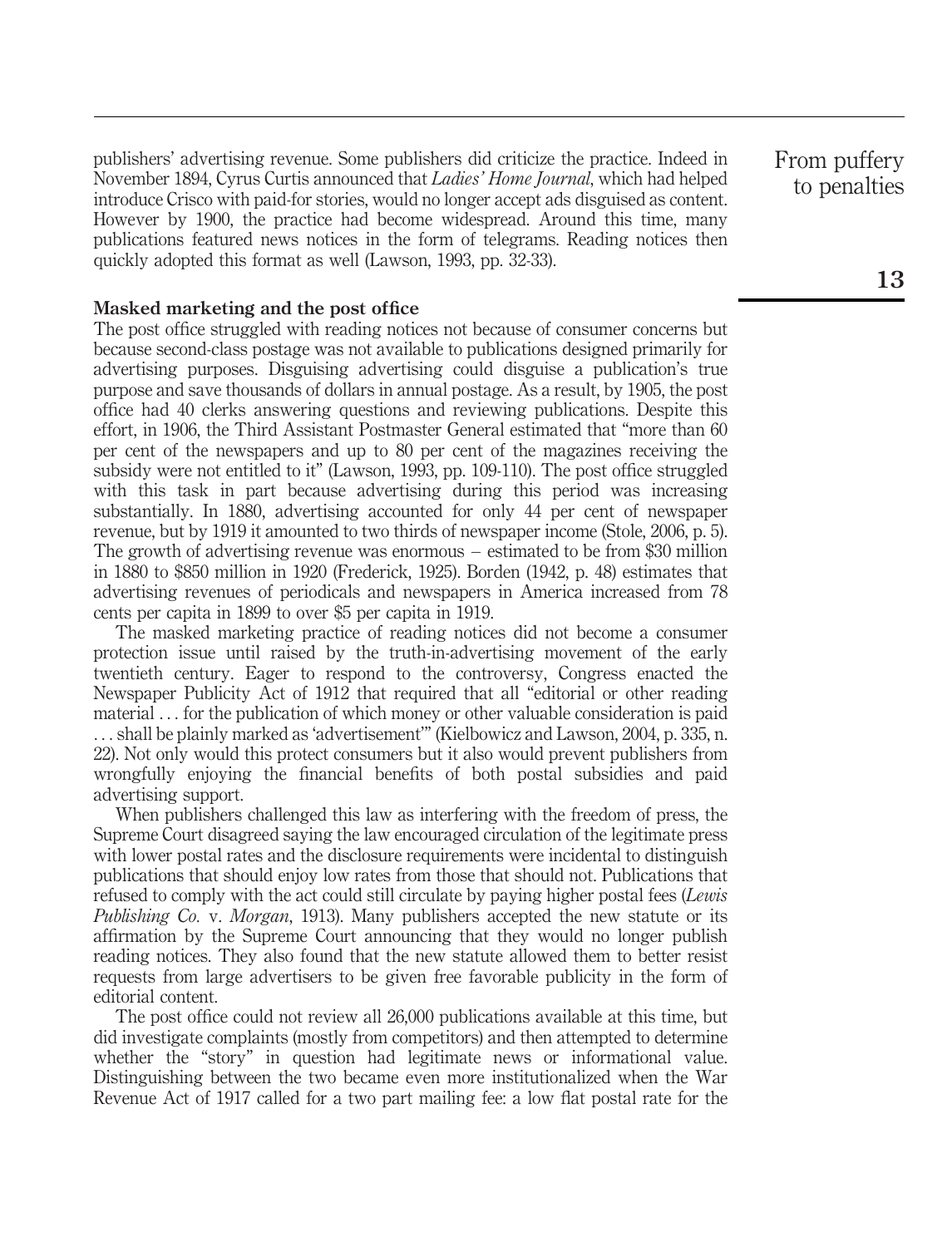JHRM 5,1

editorial content combined with a higher rate for the advertising in the same publication. The higher postal rate for advertising also increased with the distance the publication was mailed. The local postmaster would review applications for postage and ultimately decide how much to charge for each mailing (Lawson, 1993, pp. 118-120).

#### Masked marketing beyond the post office

When radio broadcasting began, the Newspaper Publicity Act served as a model for radio regulation. The Radio Act of 1927 was enacted requiring broadcasters disclose the role of sponsors in broadcasting. At least one representative wanted broadcasters to label advertising as such like the Newspaper Publicity Act, but the industry convinced Congress only to require the disclosure that broadcast content was paid for or furnished by a particular party. In the early years of radio, sponsors generally craved recognition so identifying sponsorship was routine. One possible exception was the sponsors of some politically oriented messages who wanted the message to appear to be from an objective source. The statute finally became commercially important during the music payola and quiz show scandals of the 1950s. This led to 1960 statutory amendments that both allowed the routine use of free records or props such as quiz show prizes (product placement) without disclosure and required disclosure if music or props were also given to broadcasters for their private use in exchange for broadcast time (Kielbowicz and Lawson, 2004). The Federal Communications Commission (FCC) currently is considering whether its rules should be changed to require additional disclosures, sometimes to run concurrently with programming (Cain, 2011, p. 226).

Reading notices and their on-the-air equivalent – the mentioning of sponsoring products in programming may never be recognized by at least some readers or listeners as paid-for advertising. More suspicious readers/listeners may suspect content is paid for advertising when details about where to purchase the featured product are mentioned. Some other fully masked marketing techniques are necessarily only temporary disguises as sellers try to close the sale. Door-to-door sales agents are the classic example as noted in the Introduction with the FTC case against the Standard Education Society. Two particularly egregious examples involve FTC actions against furnace repair companies whose agents posed as inspectors offering free furnace inspections. Once the consumer accepted the "free" inspection, the agent would disassemble the furnace but refuse to re-assemble it until a service contract was purchased (Davis Furnace Co., 1961; Holland Furnace Co., 1958). Clearly by that time, consumers realized they were not only targets but actually pawns in a marketing scheme.

In direct mail cases, consumers may be deceived about the marketing character of a message only until they read the particulars. At that point, they may simply discard the marketing message if they are not interested (Florida Bar v. Went For It, Inc, 1995, pp. 629-632). However, this minimal harm of misleading consumers to pay attention to a message may be multiplied by thousands of individuals to justify FTC intervention. The FTC has pursued cases where the marketing solicitations appeared to be from the government such as government check (A.A. Friedman Co., 1968), or prize/sweepstakes awards (National Housewares Inc, 1977).

The classic FTC case is its 1971 settlement with Readers' Digest involving solicitations for sweepstakes and subscriptions that looked like checks. After opening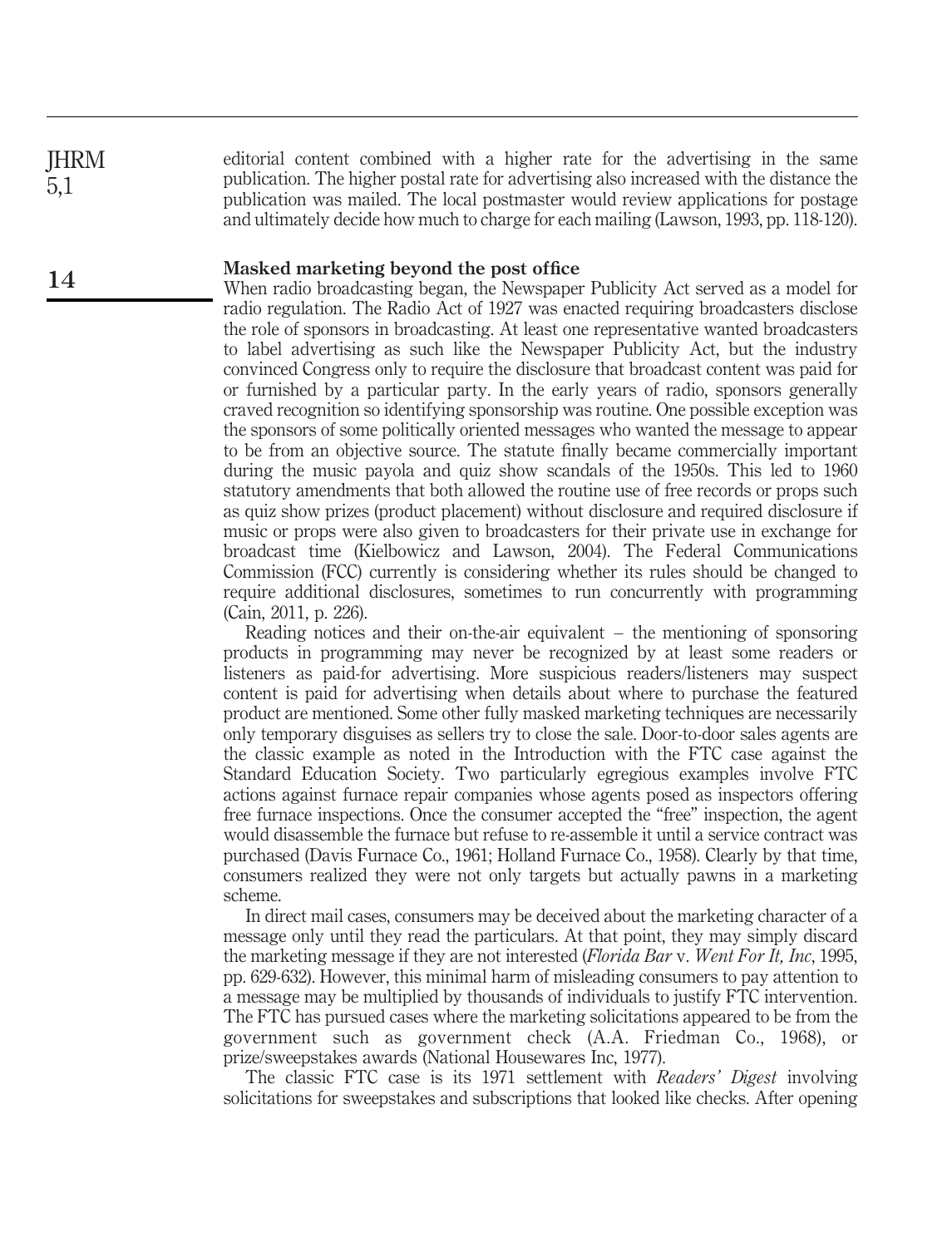the letter containing an apparent check, most consumers probably realized the check was actually a sweepstakes that they had to enter by return mail. Certainly when trying to cash or otherwise redeem the apparent check, consumers would learn that it was not redeemable. Consumers may think buying a subscription would increase their chances of winning the sweepstakes. Reader's Digest did not admit it did anything wrong, but promised in a formal FTC consent agreement not to do the challenged conduct again. When it continued using this marketing tactic, a court of appeals later upheld a \$1.75 million dollar civil penalty for violating the consent agreement (United States v. Reader's Digest Association, 1981).

A more recent and infamous example of fully masked marketing is the case of television "infomercials" – paid for advertising, typically 30 minutes in length, that appear to be objective programming. They originated in the 1950s to promote products to children but were regulated out of existence by the FCC in 1974 through limits on the amount of commercial advertising that would be permitted within an hour. However, ten years later a deregulatory FCC eliminated advertising restrictions assuming that the free market could address the problem because unhappy consumers would simply choose not to watch programming that contained too much commercial content. As a result, the number of monthly infomercials broadcast in the US increased from 2,500 in 1985 to 21,000 in 1991 (Balasubramanian, 1994, p. 35; Kertz and Ohanian, 1991, pp. 616-617).

Consumers may not realize that the modern infomercial is advertising because often the infomercial format appears to be a television show that mimics talk or news shows including advertising breaks for the same product that is the subject of the show and the airing of credits at the end of the show (Lewis, 1992, pp. 865-866). Early FTC settlements in the 1990s required disclosure that the programming was paid for advertising at the beginning and the end of the infomercial (Kertz and Ohanian, 1991, pp. 621-623). Industry self-regulation also sought disclosure of the paid-for nature whenever an 800 telephone number was flashed on the screen (Lewis, 1992, p. 867).

#### Partially masked marketing

Partially masked marketing messages appear to be paid-for advertising that appears to contain objective third party information. The classic example of partially masked marketing messages is the use of apparent third party testimonials that, like reading notices, initially were found not to be illegal. Such testimonials date back to at least the 1600s and co-evolved with the sale of celebrity artifacts and later celebrity trade cards sold with products and products sold using the name/image of celebrities (Madow, 1993, pp. 149-158). After the American Civil War, testimonials became popular with patent medicines and were common practice generally during the 1890s. The practice became so popular that some brokers offered to sell "thousands" of testimonial letters sorted by particular maladies that could be inserted into patent medicine advertising to suggest consumers, doctors, clergy etc had obtained successful results:

To be sure, they have all tried one remedy or more; but that is all right; they will keep on trying new remedies until they die. Buy or rent a few thousand of those letters from me, at a few dollars a thousand, and tackle them with a new proposition – something new, something with a new name – jolly 'em along a little, and they'll come up with the money for a new treatment (Boston Medical and Surgical Journal, 1906, p. 244).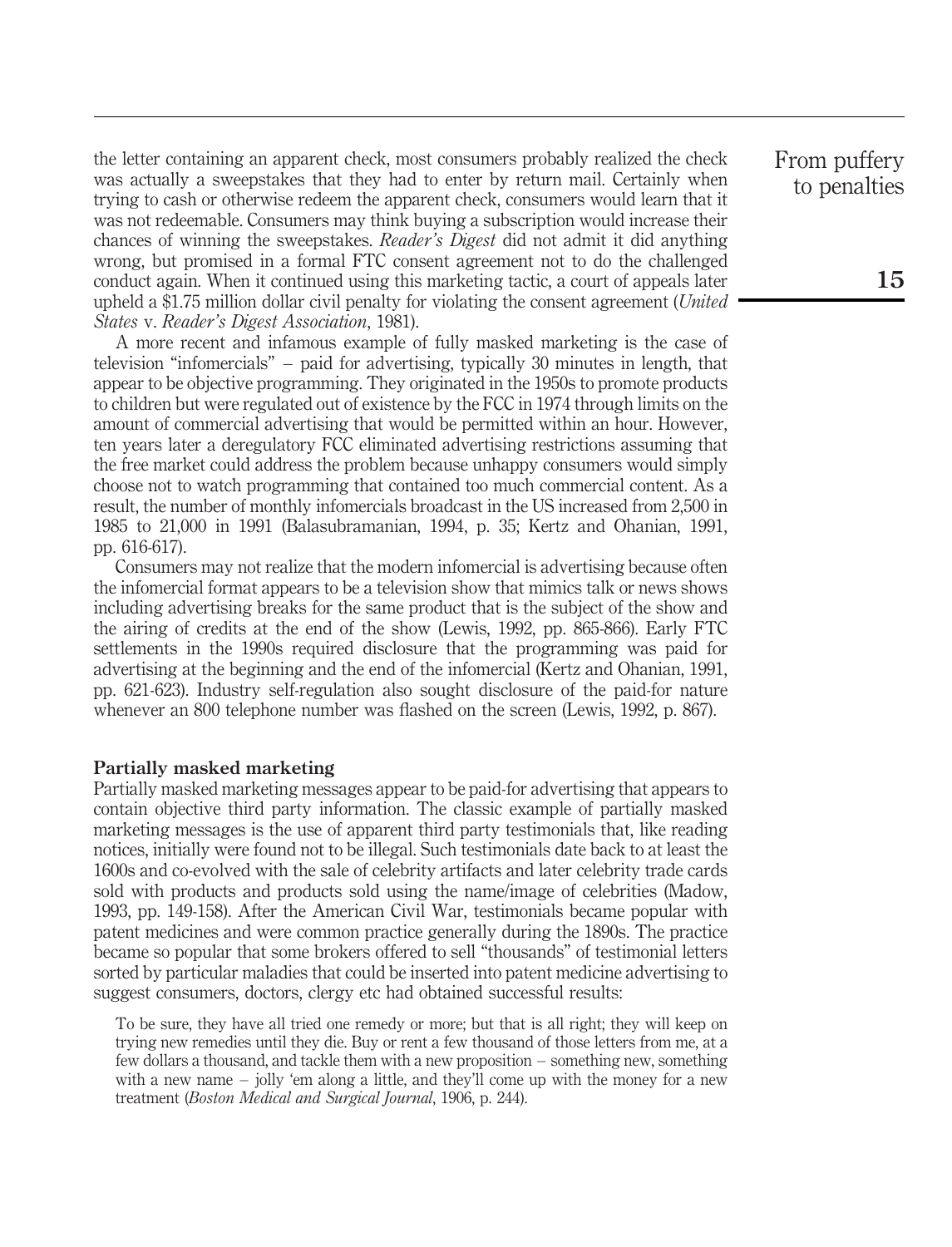The association between patent medicines and testimonials caused other advertisers to disfavor testimonials in the early 1900s. This changed in the 1920s with the public's fascination with movie stars (and their availability to appear in advertising for a price) caused movie star testimonials to regain popularity (Segrave, 2005, pp. 4-10). Consumers likely presume that the testimonials are objective third party approval of the product and in the case of celebrities reflect product usage that they might want to emulate.

Cramp (1929) reported that based on his 20 years of investigation most testimonials were genuine and sincere, but edited. However, he also reported an interesting example where a stomach remedy prepared newspaper ads with testimonials and instructed the newspaper editor to insert his city's name in the copy: "Old \_\_\_\_\_ Resident Given Up by Physicians." In Chicago the testimonial involved an old Chicago resident, while in Austin, it was an old Austin resident. This obviously dishonest practice required the complicity of newspaper editors. The practice continues today with online advertising enabled by smart software rather than third party cooperation.

#### Early legal analysis of endorsement rights

Despite the obvious fraud of fabricated testimonials or applying a genuine testimonial to a different product, the Supreme Court of Georgia held in 1872 that similar conduct was not actionable because there was no injury to a property right as there would be in a case of passing off (confusingly similar packaging or trade name) or trademark infringement. That decision involved an advertisement claiming that a committee of the Georgia State Agricultural Society decided that advertiser's family sewing machine was the best. In fact, the committee had awarded the diploma for best family machine to a competitor who then brought the lawsuit (Singer Manufacturing Co. v. Domestic Sewing Machine Co., 1872). The court decided the rightful award winner did not have a property right in the award and therefore could not prevail in the lawsuit. This decision was interpreted by marketers to deny the right of competitors to sue to stop a rival's false testimonials. A court finally confirmed this interpretation in 1899, although the bogus testimonials were a relatively minor issue in the passing off dispute (Centaur Co. v. Marshall, 1899). It only would be much later that courts would finally prohibit false claims about awards as unfair competition when requested to by a competitor/actual award winner (Friedman v. Sealy, 1959).

In 1899, the Supreme Court of Michigan allowed a cigar marketer to use the name and image of a deceased lawyer/politician despite the protests of his widow. Thus neither rival marketers nor people whose names were used in false endorsements had much hope of winning a lawsuit at this time. However, the Michigan Supreme Court did note the possibility of a successful lawsuit if the use of another's name or image was so outrageous as to damage the reputation of the person whose identity was being exploited (Atkinson v. John E. Doherty & Co., 1899).

The law at the end of the nineteenth century left open the possibility of two narrow situations where use of a bogus testimonial might be prohibited:

- (1) when consumer confusion regarding source, passing off, was likely; or
- (2) when injury to reputation was likely.

Passing off was found when a federal court prohibited further use of the name "Franz Josef Beneficial Association" as well as use of a portrait of the Emperor because people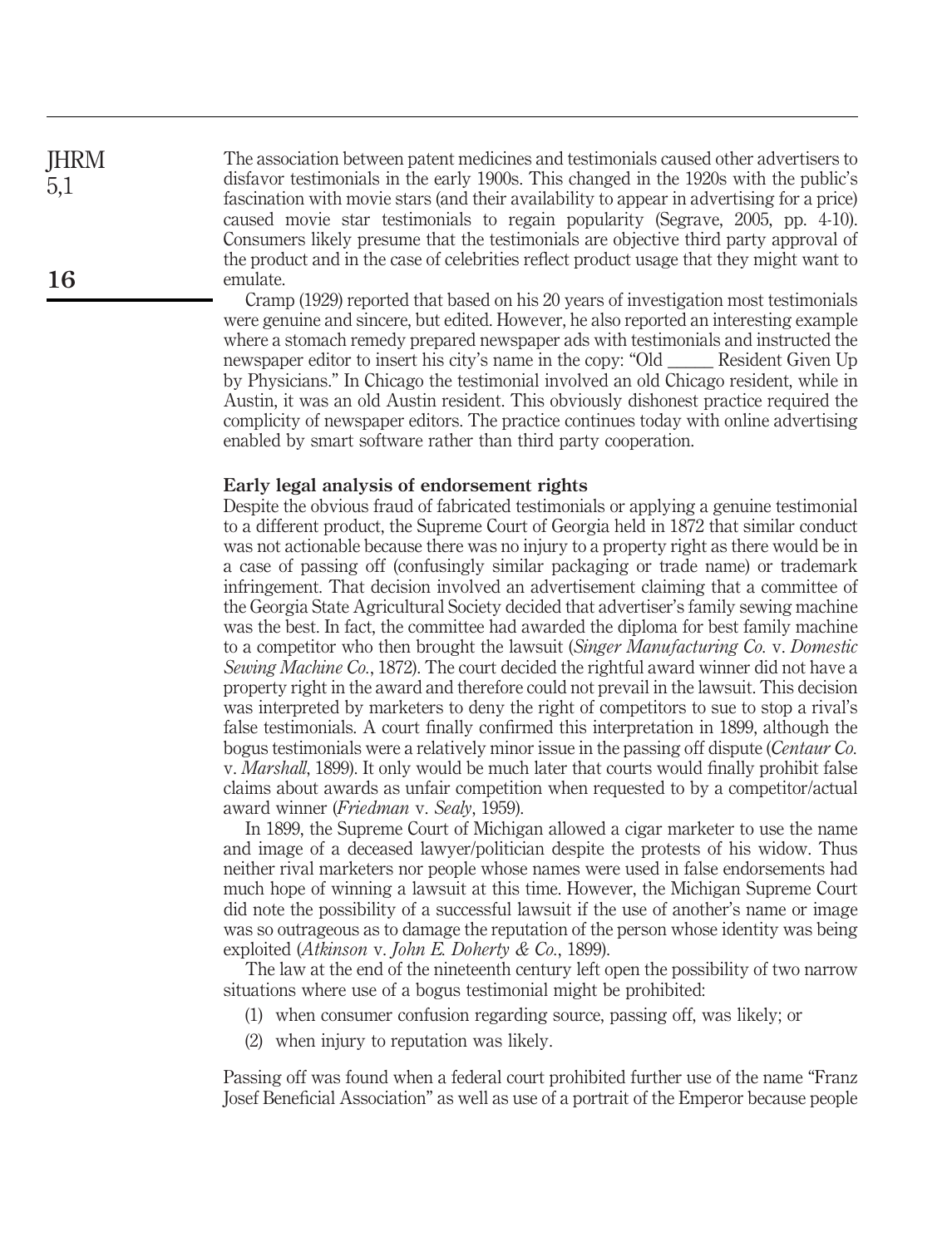would think the association was connected to the Emperor of Austria-Hungary when it was not *(Von Thodorovich v. Franz Josef Beneficial Association, 1907)*. Such personal name use could be prohibited as passing off even if it was not trademark infringement (Thomas A. Edison v. Shotkin, 1946).

In an earlier case, a New York trial court followed the injury to reputation theory and issued an injunction prohibiting a throat medicine company from using the name and purported testimonial letters of a well-known London physician (Mackenzie v. Soden Mineral Springs Co., 1891). The court felt these actions would likely injure the physician's reputation. This legal theory has also been followed in later cases (e.g. Foster-Millburn Co. v. Chinn, 1909).

The attorneys for the London physician cited a new but already well known article in the Harvard Law Review entitled "The Right of Privacy" by two of the greatest jurists of the day, Samuel Warren and Louis Brandeis (1890). One of the four rights of privacy the authors proposed was that people should have the right to control the commercial use of their personae. The article may have influenced the judge but he did not reference it in his opinion (Mackenzie v. Soden Mineral Springs Co., 1891).

The concept of a right to privacy to prevent unauthorized commercial exploitation did gain traction. In 1905, the highest court in New York denied relief to a non-celebrity whose picture was used on a package of flour without her permission. The next year, the New York legislature passed a statute protecting anyone's "right of publicity" during their lifetime (Madow, 1993, p. 167; Petty and D'Rozario, 2009). In 1907, a New Jersey court enjoined the use of Thomas Edison's name and likeness by holding a person did have a property right in his or her name (Edison v. Edison Polyform Manufacturing, 1907).

This slowly growing movement against unauthorized testimonials contributed to the increase in the use of permission-based testimonials largely from Hollywood studios selling rights for movie star testimonials in the 1920s (Segrave, 2005, pp. 10-15). Madow (1993, p. 159) suggests celebrities had become less tolerant of the unauthorized commercial use of their identities than in the eighteenth century because society shifted from admiring strong character traits such as honesty and integrity to admiring the uniqueness of individuals. Celebrities tried to develop unique personae and sought to capture the right to control and financial benefits from their unique personae. By the 1980s, celebrities also were successfully challenging the use of look-a-likes and sound-a-likes in advertising (Kertz and Ohanian, 1992, p. 18). However, because movie studios often sold star testimonials without considering whether the specific stars actually used the product or believed in the truthfulness of their statements about the product, the problem of masking the message of product marketers to appear as objective third party information would continue.

#### Truth-in-advertising

At the same time the right of publicity was developing to protect the private interest of celebrities (and others) not to have their name used in advertising without their authorization, a truth-in-advertising movement started. This movement was started by reformers and supported by some advertising practitioners who were attempting to "professionalize" and gain some respect for their profession. Hess (1922) suggests that interest in truth-in-advertising started around 1893, but solidified in 1911 when legal expert H.D. Nims explained why proving damages under existing laws made it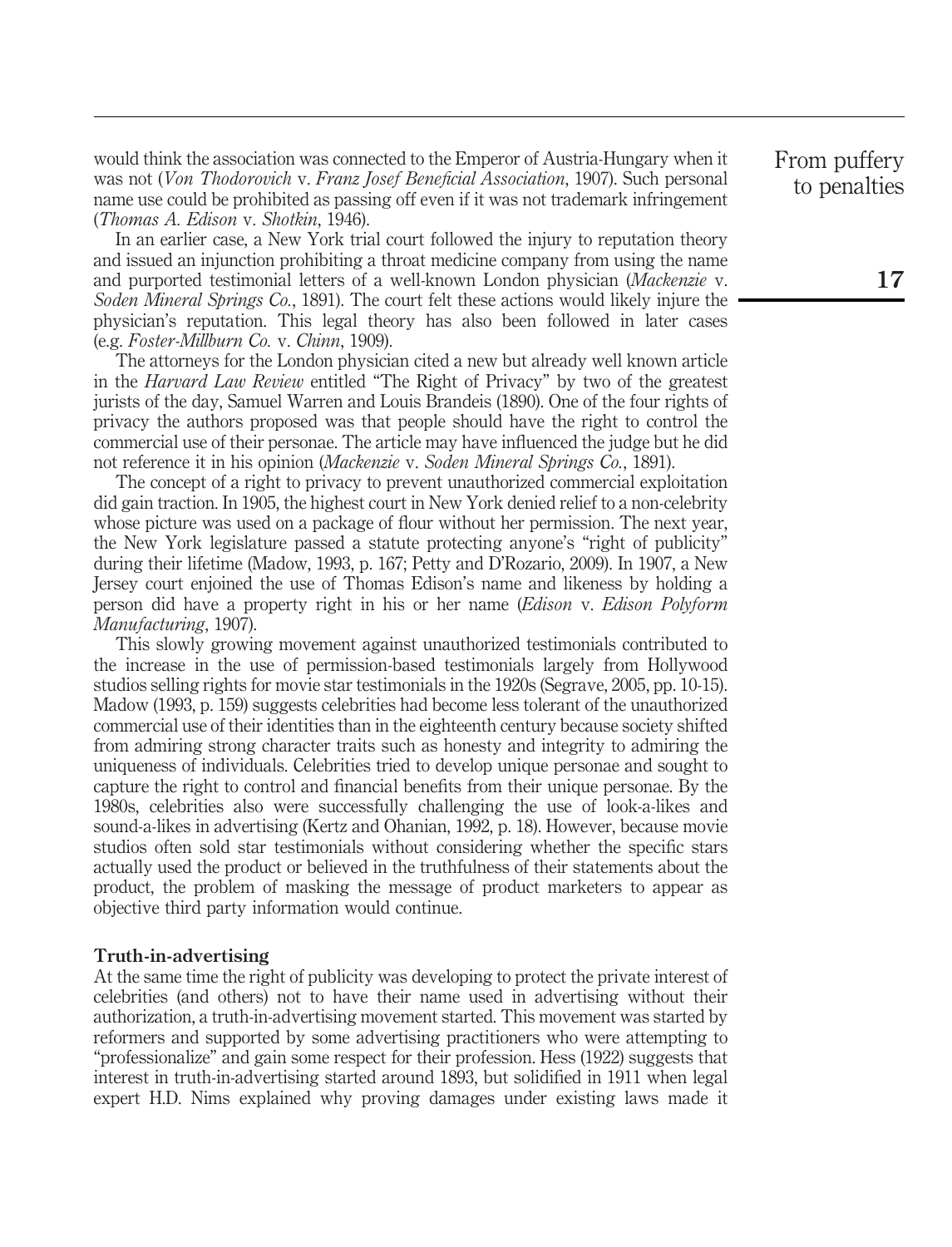difficult to control false advertising through either the civil common law or existing criminal law of false pretenses. Nims proposed a model statute (commonly known as the *Printer's Ink* Model Statute) to be adopted by states that would prohibit "any assertion, representation or statement of fact in advertising that is untrue, deceptive or misleading." Violation of the statute would be a misdemeanor. At this point the Better Business Bureau and National Vigilance Committee of the Associated Advertising Clubs of the World were trying informally to address consumer complaints and encourage truth-in-advertising (Pease, 1958, p. 46).

This led to over 30 states passing laws before 1916 to address untruthful advertising. The majority of those statutes contained the broad language quoted above that while focused on factual product claims could be interpreted to also cover fabricated testimonials. Other statutes however, expressly limited their coverage to false statements about the product itself. While those latter statutes might cover false statements about the product made in the form of testimonials, they would not prohibit the fabrication of testimonials that contained truthful claims about the product (Davies, 1915). Some statutes also required proof that the false statements were made intentionally with knowledge of their falsity. A few states specifically prohibited false statements about prizes or awards to address the old Singer Sewing Machine decision in Georgia. These statutes were largely enforced by local advertising clubs and Better Business Bureaus with the threat of possible prosecution providing the club to cooperate with these self-regulatory entities (Hansen and Law, 2008, p. 254; Pease, 1958, p. 46).

These statutes illustrate the two distinct interests in truthfulness in endorsement. The first and focus of this article is whether the person identified as an endorser actually existed and did make the endorsement. The second truthfulness issue is whether the statements purportedly made in an endorsement or testimonial accurately describe the advertised product or its performance. This latter issue embraces the truth-in-advertising issue about product claims that was the primary focus of that movement.

The requirement that testimonial statements about product performance or attributes be truthful regardless of whether the testimonial was genuine or fabricated was first established by a court decision under the 1906 Food and Drug Act. The court was clear that a marketer of a worthless drug could not escape responsibility for curative and effectiveness claims by hiding behind the phrase "the doctors say" (United States v. John J. Fulton Co, 1929). The FTC followed this ruling when it ordered a radio advertiser not to read purported testimonial letters that made false claims that the advertiser would not be allowed to make in its own words (Pepsotalis Co., 1936).

#### The FTC takes action

Eight years after Congress enacted the Food and Drug Act it passed the Federal Trade Commission Act creating the FTC. The Commission immediately began pursuing false advertising as an unfair method of competition (Tedlow, 1981). In the mid-1920s, a series of far-fetched testimonial advertisements appeared for products as diverse as Pond's skin care products, Fleischmann's yeast, Simmons beds and Lucky Strike cigarettes. For example, American Tobacco used testimonials from certain actresses that smoking Lucky Strikes – "that's how we stay slender" (Segrave, 2005, p. 55). In fact, those actresses did not smoke at all. The use of such blatantly false testimonials

**HRM** 5,1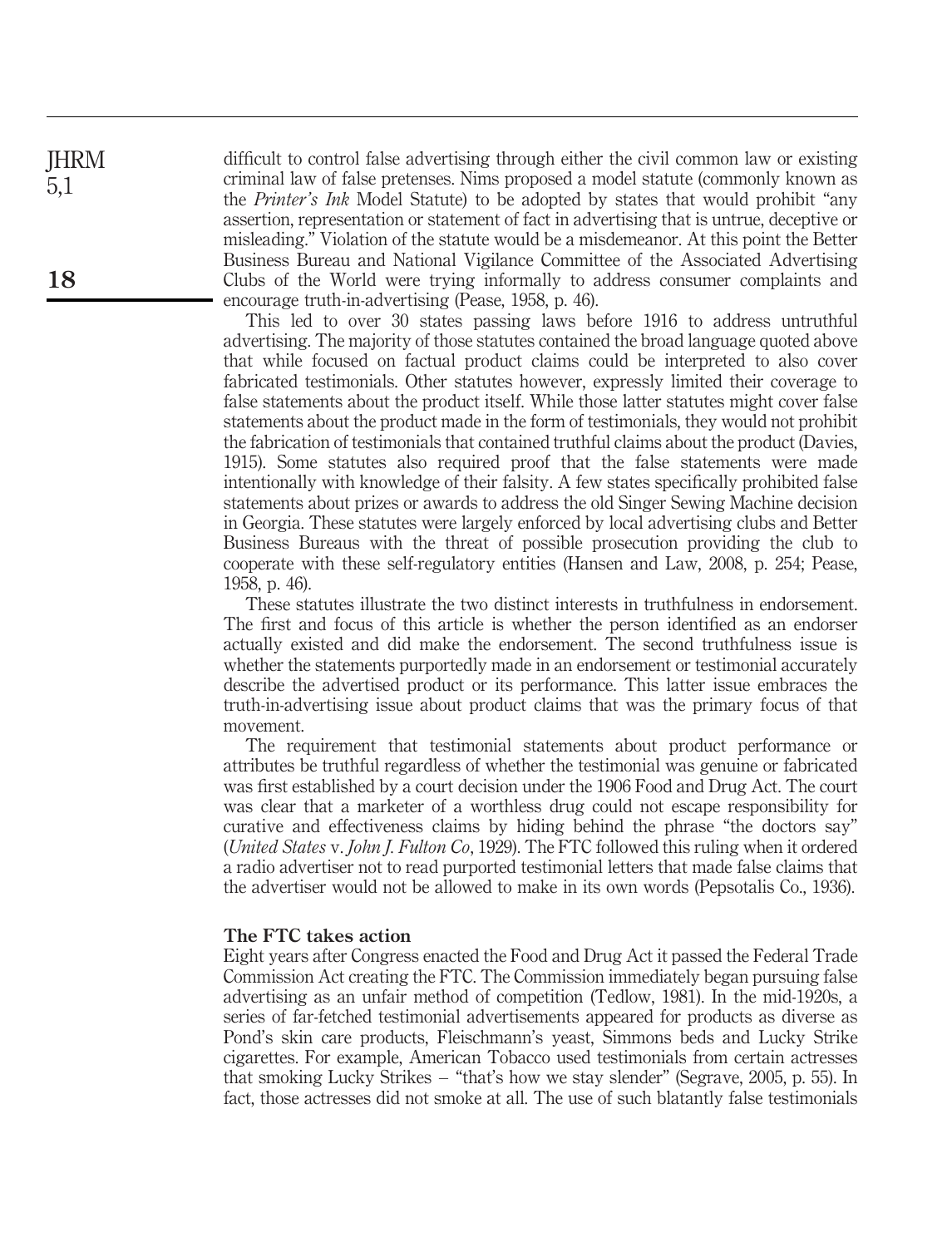led to debate about the propriety and credibility of paid-for endorsements. A majority of the advertising profession condemned this practice, but several prominent authorities argued that as long as the endorsements were truthful and genuine, the compensation issue was immaterial (Pease, 1958, pp. 52-55).

Inevitably, the relatively new FTC became involved. The most straight forward cases were its condemnation of fabricated testimonials (e.g. Theronoid Inc, 1933). One of the earliest FTC examples identified by Pease (1958, p. 58) is a stipulation by American Tobacco responding to the Lucky Strike testimonial controversy. American Tobacco agreed with the FTC not to use endorsements by non-smokers or statements that the purported endorser had not seen or approved. The company further agreed to only use genuine, authorized and unbiased testimonials and disclose when the endorsers had been compensated for their testimonials (13 F.T.C. 435 (1929)). Later a similar stipulation was reached between the FTC and Standard Brands, the seller of Fleischmann's yeast (Pease, 1958, p. 58; 16 F.T.C. 561 (1932)). In 1937, the Supreme Court upheld the FTC condemnation of bogus testimonials as an unfair method of competition (FTC v. Standard Education Society, 1937).

These early stipulations demonstrate the FTC's interest in informing consumers that endorsers receive compensation so that consumers could question their objectivity, regardless of whether the endorsement statements were accurate product descriptions or not. However, a court of appeals overturned a 1931 FTC order (15 F.T.C. 389) against the maker of Cutex products that prohibited the use of paid endorsements and testimonials without disclosing the fact of payment. The court held it was doubtful that consumers were sufficiently gullible to believe such testimonials were given without compensation. Therefore consumers were not deceived by the practice of paid for testimonials (Northam Warren Corp. v. FTC, 1932).

After this setback, the FTC only pursued cases where the advertising falsely suggested the endorsers were not paid for making endorsements (Inecto Co, 1932). A later case was brought against the makers of Tide detergent who claimed that appliance manufacturers had voluntarily selected Tide free samples for their machines and recommended Tide. In fact, P&G solicited exclusive sample agreements and paid money in exchange for the "selection" of Tide samples (Proctor & Gamble Co, 1960).

The Better Business Bureau's Review Committee issued a Copy Code in 1932 that provided limited support for the FTC's endorsement policies. The Code was quickly adopted by advertising trade associations. It denounced pseudoscientific advertising that distorted the meaning of statements made by professionals or scientists and testimonials that did not reflect the real choice of the authors as being "unfair to the public and tend to discredit advertising." Unfortunately, advertisers were reluctant to appear before advertising review tribunals and the Code was soon denounced as "scraps of paper" (Pease, 1958, pp. 70-71).

After heated debates about strengthening the Food and Drug Act to broadly define false advertising to include misleading impressions created by ambiguity or inference, Congress in 1938 augmented FTC authority to also pursue "unfair or deceptive acts and practices" that quickly became the FTC's primary authority against deceptive advertising (Stole, 2006; Washburn, 1981; Tedlow, 1981). It used this authority to prohibit implied fabricated endorsements such as "contractors all over the world would testify that maintenance cost of advertised machine 50 per cent lower than any other," "Howe's Hollywood, favorite of the stars" and a home study course offered by an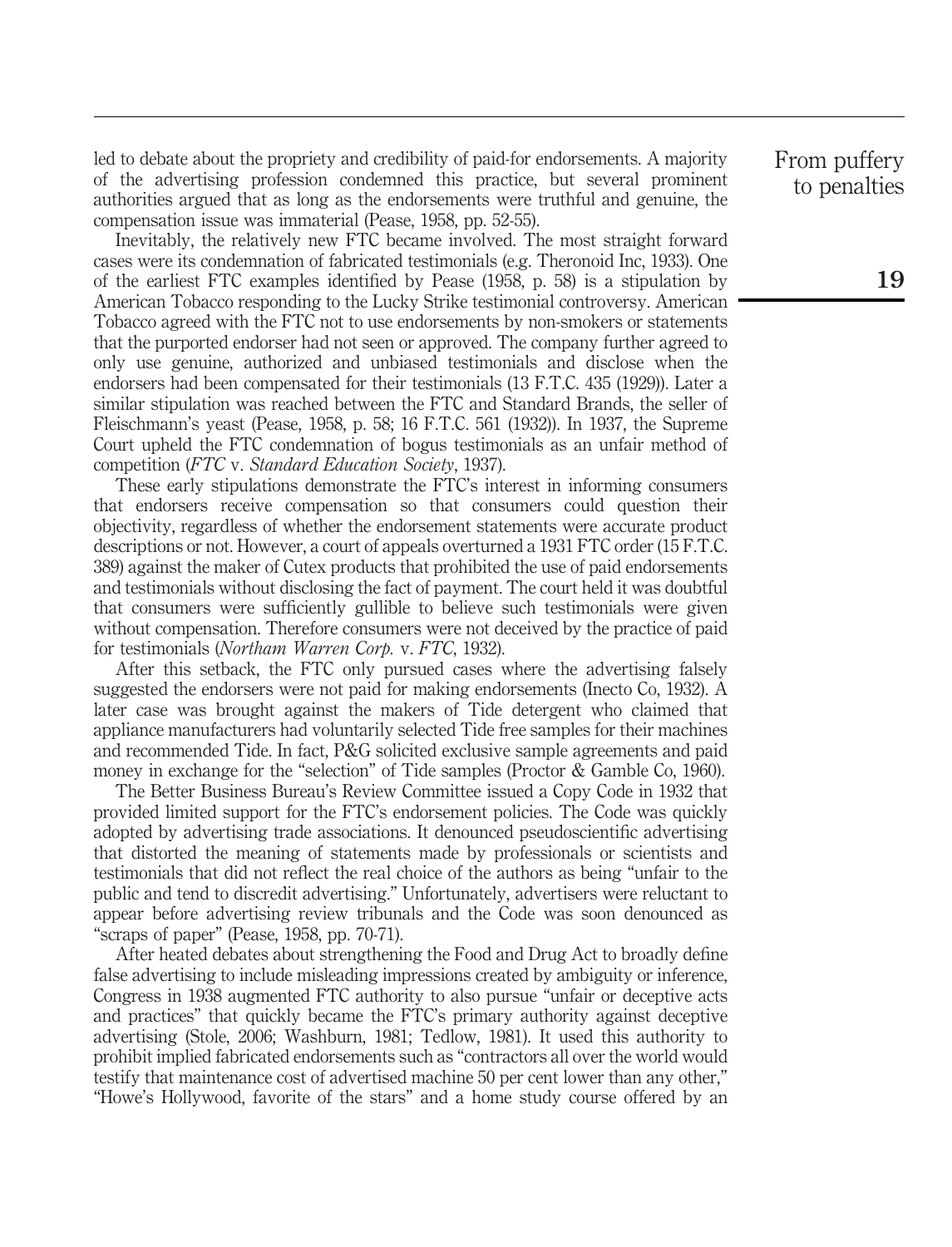organization called the "Weavers Guild of America" that was a for-profit firm rather than a non-profit guild representing weavers (Moretrench Corp. v. FTC, 1942; Howe v. Federal Trade Commission, 1945; Goodman v. Federal Trade Commission, 1957).

While most FTC actions pursued deceptive advertising about the product, some actions condemned the use of genuine good faith testimonials to make deceptive or false product claims (American Chemical Paint Co., 1948). In a later case, an appellate court affirmed the FTC's authority to regulate false product claims made by endorsement but also held the FTC could not require that testimonials be factually true in all respects. The court noted that some aspects of falsity might be immaterial to consumers and therefore not actionable by the FTC (R.J. Reynolds Tobacco Co. v. Federal Trade Commission, 1951).

Perhaps the most well-known FTC action against false product claims made through endorsements was its 1939 challenge against Good Housekeeping magazine for using its "Tested and Approved" seal for its advertisers. The FTC had previously pursued a number of Good Housing seal-approved advertisers for misleading advertising copy. The FTC argued Good Housekeeping had a financial interest in advertising revenues and that its tests were insufficient to verify the claims made by most of the advertisers were true and estimated that about 80 seal-approved national advertisers were guilty of deceptive practices. After two years of hearings (and accusing the FTC action of being a Communist plot), the publisher settled the case and changed its seal to a Replacement or Refund guarantee (Hearst Magazines Inc, 1941; Stole, 2006, pp. 164-165). However even this change still represented to consumers that the magazine carefully tested products that were awarded the seal according to a court decision nearly 30 years later.

In that court decision, a California court held that the publisher of Good Housekeeping magazine could be held liable for consumer injuries if it did not exercise ordinary care in testing and certifying products (Hanberry v. Hearst Corp, 1969). The possibility of such endorser liability dates back at least to the 1940s when cowboy actor Gene Autry endorsed "Gene Autry Cowboy pants" that were made of rayon and quite flammable (Segrave, 2005, p.88). Occasional cases since then have held celebrity endorsers liable for personal or financial injuries from products they endorsed that were defective or not as advertised (Kertz and Ohanian, 1992, pp. 16-17).

Organizations like Good Housekeeping that appear to have appropriate expertise can offer very credible endorsements because of their apparent expertise. One of the earliest private lawsuits to address this issue prohibited the use of an endorsement by an apparently independent certification organization ("The Bureau of Feminine Hygiene Inc") that was not financially independent from the advertiser (*Gynex Corp.* v. Dilex Inst. of Feminine Hygiene, 1936). A more recent case involved a settlement with the Food and Drug Administration that prohibited claims that Nutrilite food supplement was useful in the treatment of some 54 diseases but allowed some other claims and FDA review and approval of future claims. The FTC became involved when the company started advertising that the FDA had approved its advertising and no other firm enjoyed similar treatment. The FTC's order prohibiting such government endorsement claims was upheld by the court of appeals (Mytinger and Casselberry Inc v. FTC, 1962).

The complexity of this developing area of law led the Council of Better Business Bureaus to issue a bulletin on "The Use of Testimonials in Advertising" in 1948. The BBB offered eight general principles for valid testimonials and endorsements. The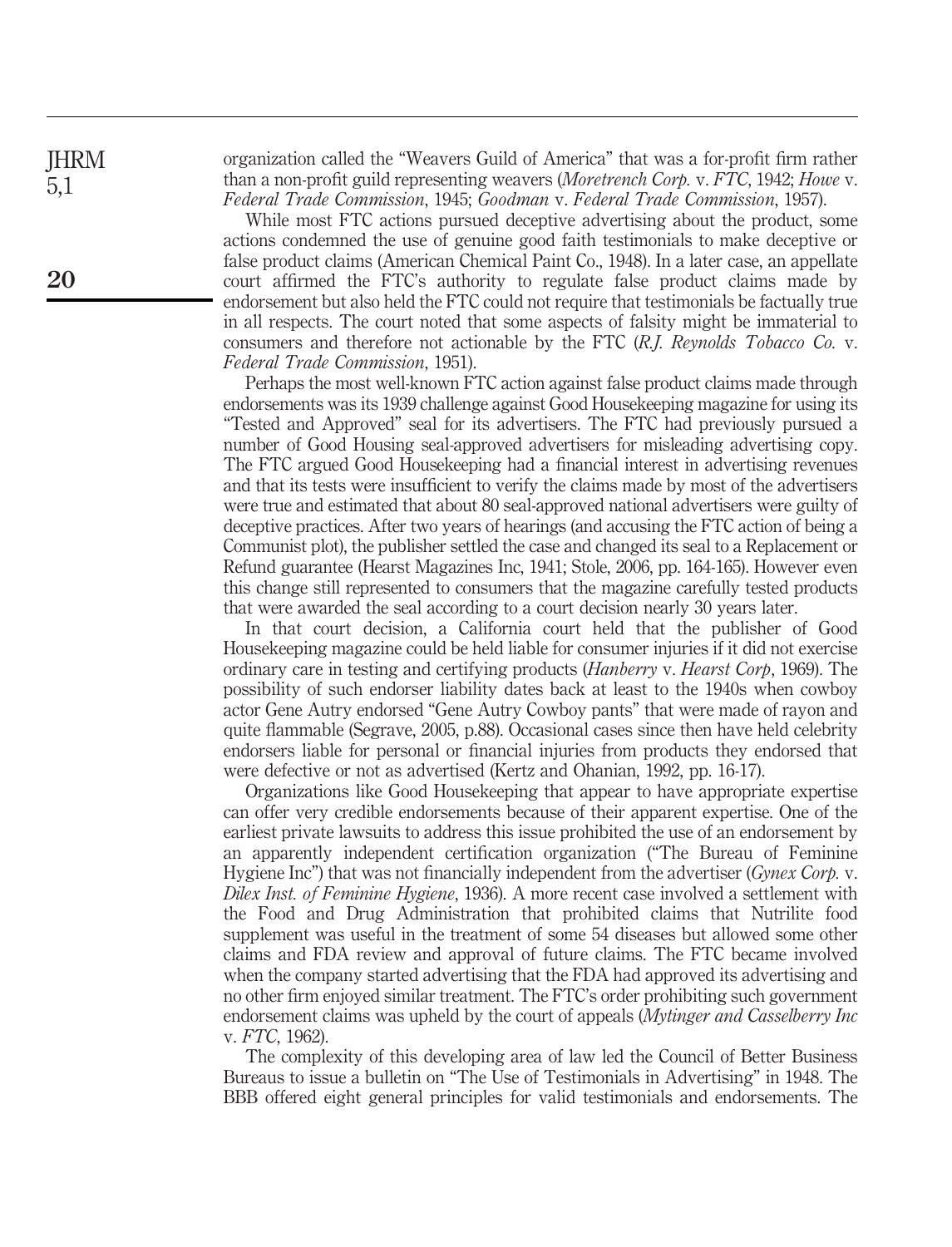primary guidance of the bulletin was that endorsements should be genuine and reflect the honest and sincere opinion of the endorser as well as his or her current beliefs whether the endorsement was done for compensation or just "free will." If edited for advertising, the edited version should accurately reflect the spirit and content of the entire endorsement. If models (rather than the actual endorsers) were used to illustrate testimonials, that fact should be disclosed in the advertisements Like the FTC, the BBB also was interested in truthful product claims so its bulletin asserted the endorser should not make a misstatement of fact and should be competent and qualified to make the endorsement (Segrave, 2005, p. 106).

The FTC finally decided to issue detailed endorsement guides including numerous hypothetical examples in 1980 after first proposing guides in 1972 and again in 1975 (Washburn, 1981; Segrave, 2005, pp. 89-92, 146-148). These guides were updated in 2009 to include online communications and practices outside of traditional advertising (16 C.F.R. §255). The 1980 guides urge that endorsements and testimonials represent the honest opinion of the endorser (including actual use if use is claimed) but not state factual claims about the product that the advertiser could not make in its own words. If consumers honestly claim unusual results from product use, the advertiser should disclose the results are not typical (the 2009 update requires that generally expected results be disclosed and substantiated). Endorsements can be accurately paraphrased but cannot be distorted or taken out of context (Country Tweeds v. FTC, 1964). Advertisers should have good reason to believe endorsements by celebrities and experts are still accurate before when they use them (National Dynamics Corp, 1973). Experts and organizations must base their endorsements on their expertise and objective procedures.

The FTC's continuing interest in disclosing compensation for endorsements is illustrated by the Guide's statements that experts and celebrities should disclose material connections to the advertiser that consumers would not expect. This requirement is consistent with a 1979 consent agreement with astronaut Gordon Cooper that required him to disclose he was paid a commission on each unit that was sold rather than the traditional and expected up-front fee (Leroy Gordon Cooper, 1979). Consumer endorsers are presumed by the FTC to be unpaid, so any material benefit received by them must be disclosed. In addition if anyone other than the actual consumer (such as a family member) is used to depict a consumer testimonial that fact must be disclosed.

Despite the 1941 settlement with Good Housekeeping and a 1978 consent agreement settling a dispute with singer Pat Boone that required him to make a reasonable inquiry into the truthfulness of claims before he endorsed a product (Cooga Mooga, Inc, 1978), the 1980 guides appear to hold only advertisers not endorsers themselves potentially liable for not following the guides. The 2009 amendments clarify that advertisers and endorsers both may be held liable for the truthfulness of endorsements and both may be liable for not disclosing unexpected material connections. Thus under the 2009 amendments consumer or celebrity bloggers and tweeters as well as celebrities appearing on talk shows should disclose any material connections they have to the product they are promoting or they may be held liable for failing to do so.

#### Conclusion

The twenty-first century interest in masked or covert marketing caused by news revelations of a variety of practices, many of which are related to internet marketing,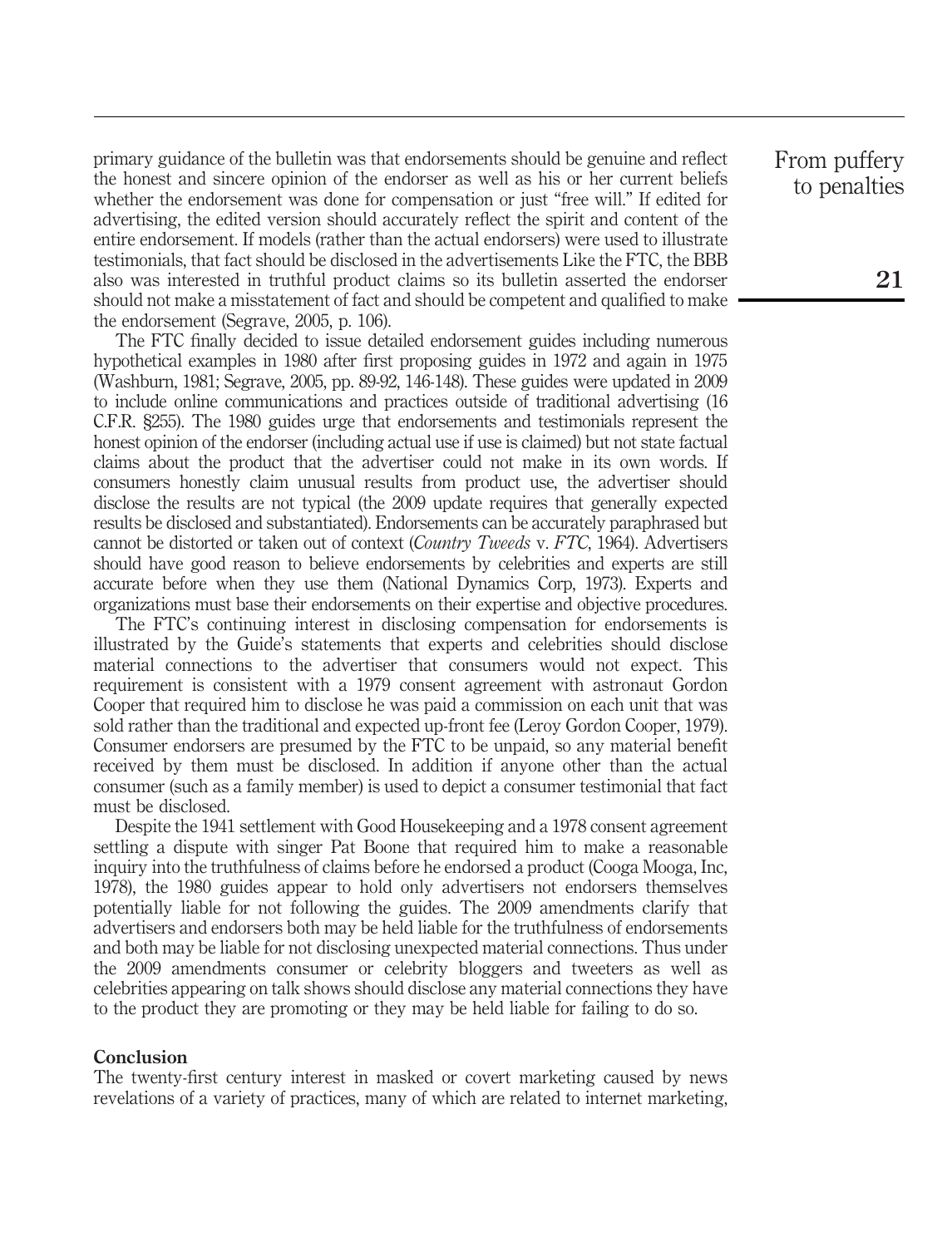made it appear like these were new phenomena that raised new public policy considerations (Sprott, 2008). Indeed, perusal of the FTC's website (www.ftc.gov) demonstrates the FTC has been busy pursuing deceptive masked marketing practices used for web-based marketing efforts in the past few years. It has challenged several firms whose employees have provided online testimonials as consumers, PR firms who offer rewards for testimonials but fail to advise the reward seekers that they should disclose their rewards and even an affiliate marketers for a guitar-lesson DVD marketer for appearing as ordinary consumers and independent reviewers. The FTC even is seeking federal court orders to stop an acai berry weight loss product marketer from continuing ten fake news websites that appeared to be independent news operations (Federal Trade Commission, 2011). Similarly, the National Advertising Division of the Council of Better Business Bureaus requested that Nutrisystem disclose typical consumer results and that the atypical consumer testimonials it posted on the social media site Pinterest were compensated (Long, 2012).

Although many of these modern challenges involve the internet, this article demonstrates that law makers and reformers have been discussing public policy issues related to such masked marketing practices for over a century. As is often the case, initial legal inquiries generally found these practices to be outside existing legal doctrine. In addition, one of the earliest concerns was the regulatory distinction between ads and content in print media for calculating mailing rates. This early historical focus led down the path of allowing the practice rather than prohibiting it for being deceptive to consumers.

Later, the so called truth-in-advertising movement in the early twentieth century included masked marketing, both in terms of disguised advertising and fabricated testimonials, in its calls for reforms. The general remedy for the long standing practice of disguising advertising was disclosure that apparent editorial content was actually paid-for advertising. Disclosure also was the preferred remedy for apparently independent testimonials and endorsements that were actually compensated in a way not expected by consumers. Only bogus testimonials and those that contained factually false statements about the product were prohibited since disclosure would not cure their misleading nature.

By the twenty-first century, the legal preference for disclosure remedies over prohibitions is well established by history. Had the concern for disguised advertising in particular started as a consumer protection issue, perhaps prohibiting such disguises would be more generally accepted today. The disclosure approach is relatively deferential to marketers and is consistent with both caveat emptor legal approaches in the nineteenth century and with the consumer sovereignty approach championed by the FTC in the late twentieth century.

This historical and current day emphasis on disclosure rather than prohibition raises policy and marketing research questions whether there are some circumstances where a disclosure remedy is inadequate. For example, if for some communications, consumers form favorable impressions almost instantly, disclosure after that point would appear not to address the problem of deceiving consumers into noticing what appears to be a non-marketing communication. Similarly, if young children have less developed defenses of skepticism against commercial communications, perhaps communications such as video games promoting particular brands or products should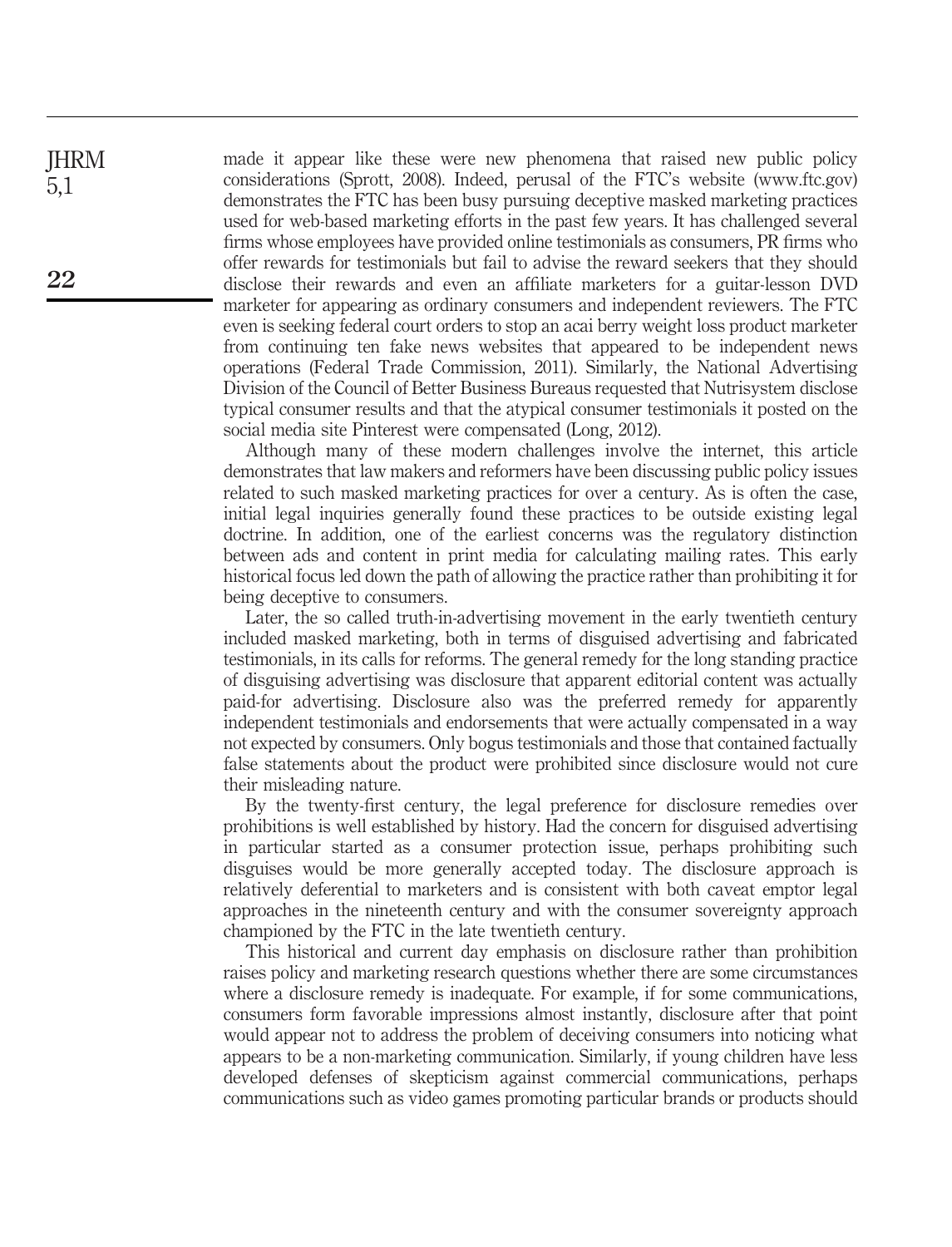be prohibited for those targeting young children rather than requiring disclosure of their commercial connection.

The long history of a disclosure rather than prohibition approach that is deferential to advertisers is not what is necessarily best for consumers or society more generally. Consumers would likely prefer that all advertising/selling communications be immediately identifiable as such rather than disguised as objective third party communications. Perhaps it is time for policy makers to break from the past and consider prohibiting attempts to mask the nature of marketing communications. Since the format of masked marketing is inherently deceptive and provides no benefit to consumers, the format itself should not be protected by the First Amendment, even if the message content is protected. Like other forms of deceptive advertising, if a substantial percent of consumers are deceived about the marketing nature of communication or testimonials within an obvious marketing communication, then the deception should be prohibited.

One step in this direction is he FTC's Telemarketing Rule requires immediate disclosure of the marketing nature of the call and the identity of the caller as a salesperson (16 C.F.R. 310.4). In other words, the marketing communication is prohibited until it is identified as such (and the targeted consumer has the option to refuse). In other cases where the communication is less intrusive or more easily terminated such as direct mail, some amount of initial deception as to the nature of the communication is often allowed provided disclosure is made at some point. It is too early to tell if the FTC's federal court actions against the fake news websites operated by tan acai berry weight loss marketer will result in prohibitions of the fake news websites or merely require the website to disclose they are not affiliated with any news organizations and the website stories are advertising that emulates news reports. History suggests a preference for disclosure, but consumer protection public policy suggests some consumers will miss the disclosures (or notice them too late to effectively evoke skepticism defenses) and prohibiting news website emulation altogether would be more effective in preventing deception. It seems it is time for a break with the history of masked marketing regulation to maximize the effectiveness of consumer protection policy.

#### References

A.A. Friedman Co. (1968), 74 F.T.C. 1056.

American Chemical Paint Co. (1948), 45 F.T.C. 9 (1948).

Atkinson v. John E. Doherty & Co. (1899), 121 Mich. 372.

- Balasubramanian, S.K. (1994), "Beyond advertising and publicity: hybrid messages and public policy issues", Journal of Advertising, Vol. 23 No. 4, pp. 29-46.
- Balasubramanian, S.K., Karrh, J.A. and Patwardhan, H. (2006), "Audience response to product placements: an integrative framework and future research agenda", Journal of Advertising, Vol. 35 No. 3, pp. 115-41.
- Bearden, W.O., Netemeyer, R.G. and Teel, J.E. (1989), "Measurement of consumer susceptibility of interpersonal influence", Journal of Consumer Research, Vol. 15 No. 4, pp. 473-81.

Borden, N.H. (1942), The Economic Effects of Advertising, Richard D. Irwin, Chicago, IL.

Boston Medical and Surgical Journal (1906), "Meeting of the Suffolk district medical society", Boston Medical and Surgical Journal, Vol. 154 No. 9, pp. 241-5.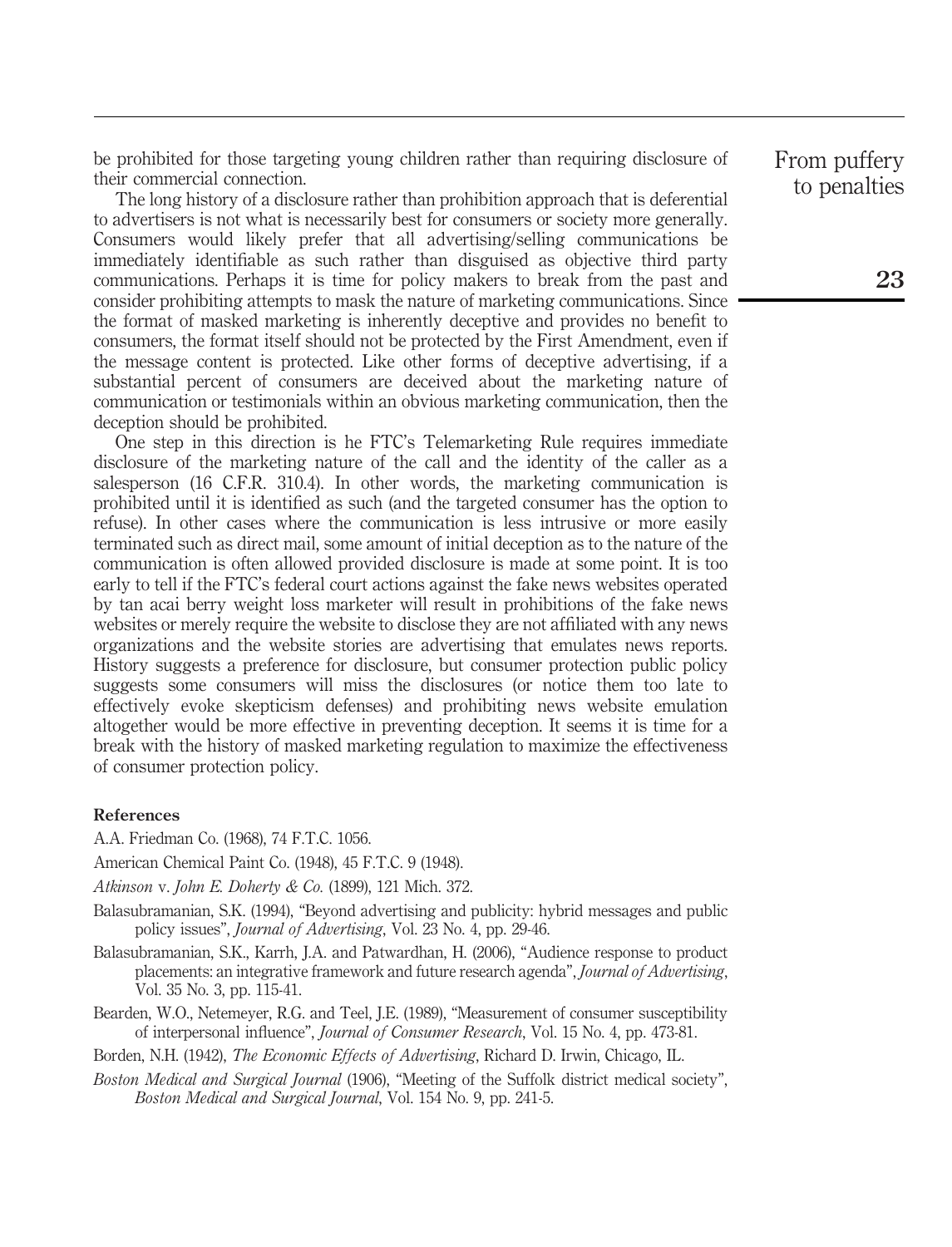| <b>HRM</b><br>5,1<br>24 | Cain, R.M. (2011), "Embedded advertising on television: disclosure, deception, and free speech<br>rights", Journal of Public Policy & Marketing, Vol. 30 No. 2, pp. 226-38.                                                                                                         |
|-------------------------|-------------------------------------------------------------------------------------------------------------------------------------------------------------------------------------------------------------------------------------------------------------------------------------|
|                         | Centaur Co. v. Marshall (1899), 92 F. 605 (W.D. Missouri), affirmed, 97 F. 785 (8th Cir.).                                                                                                                                                                                          |
|                         | Churchill, G.A. Jr and Mochis, G.P. (1979), "Television and interpersonal influences in adolescent<br>consumer learning", <i>Journal of Consumer Research</i> , Vol. 6 No. 1, pp. 23-35.                                                                                            |
|                         | Cooga Mooga, Inc (1978), 92 F.T.C. 310, order modified, 98 F.T.C. 814 (1981).                                                                                                                                                                                                       |
|                         | Country Tweeds v. FTC (1964), 326 F.2d 144 (2nd Cir.).                                                                                                                                                                                                                              |
|                         | Cramp, A.J. (1929), "Testimonials – mainly medical", <i>The American Mercury</i> , pp. 444-51,<br>17 August.                                                                                                                                                                        |
|                         | Dabo, L.S. (1904), "Advertising automobiles", Printers' Ink, Vol. 47, pp. 22-3.                                                                                                                                                                                                     |
|                         | Darke, P.R. and Ritchie, R.J.B. (2007), "The defensive consumer: advertising deception, defensive<br>processing and distrust", Journal of Marketing Research, Vol. 44 No. 1, pp. 114-27.                                                                                            |
|                         | Davies, J.E. (1915), Trust Law and Unfair Competition, Department of Commerce, US Bureau of<br>Corporations, Washington, DC.                                                                                                                                                        |
|                         | Davis Furnace Co. (1961), 59 F.T.C. 583.                                                                                                                                                                                                                                            |
|                         | <i>Edison v. Edison Polyform Manufacturing</i> (1907), 67 A. 392 (N.J. Ch.).                                                                                                                                                                                                        |
|                         | Federal Trade Commission (2011), "FTC seeks to halt 10 operations of fake news sites from<br>making deceptive claims about acai berry weight loss products", FTC New Release,<br>available at: www.ftc.gov/opa/2011/04/fakenews.shtm (accessed 28 August 2012).                     |
|                         | Florida Bar v. Went For It, Inc (1995), 515 U.S. 618.                                                                                                                                                                                                                               |
|                         | <i>Foster-Millburn Co. v. Chinn</i> (1909), 134 Ky. 424.                                                                                                                                                                                                                            |
|                         | Fowler, N.C. Jr (1900), Fowler's Publicity, Publicity Publishing, Boston, MA.                                                                                                                                                                                                       |
|                         | Frederick, J.G. (1925), Masters of Advertising Copy, Frank-Maurice, New York, NY.                                                                                                                                                                                                   |
|                         | Friedman v. Sealy (1959), 274 F.2d 255 (10th Cir.).                                                                                                                                                                                                                                 |
|                         | Friestad, M. and Wright, P. (1994), "The persuasion knowledge model: how people cope with<br>persuasion attempts", Journal of Consumer Research, Vol. 21 No. 1, pp. 1-31.                                                                                                           |
|                         | FTC v. Standard Education Society (1937), 302 U.S. 112.                                                                                                                                                                                                                             |
|                         | Georgetown Publishing House, Ltd, Inc (1996), 122 F.T.C. 392.                                                                                                                                                                                                                       |
|                         | Goodman v. Federal Trade Commission (1957), 244 F.2d 584 (9th Cir.).                                                                                                                                                                                                                |
|                         | Gynex Corp. v. Dilex Inst. of Feminine Hygiene (1936), 85 F.2d 103 (2d Cir.).                                                                                                                                                                                                       |
|                         | <i>Hanberry v. Hearst Corp</i> (1969), 81 Cal. Reptr. 519 (Ct. of Appeal, 4th Dist.).                                                                                                                                                                                               |
|                         | Hansen, Z.K. and Law, M.T. (2008), "The political economy of truth-in-advertising regulation<br>during the progressive era", <i>Journal of Law &amp; Economics</i> , Vol. 51 No. 2, pp. 251-69.                                                                                     |
|                         | Hearst Magazines Inc (1941), 32 F.T.C. 1440.                                                                                                                                                                                                                                        |
|                         | Hess, H.W. (1922), "History and present status of the 'truth-in-advertising' movement as carried<br>on by the vigilance committee of the associated advertising clubs of the world", Annals of<br>the American Academy of Political and Social Science, Vol. 101 No. 1, pp. 211-20. |
|                         | Holland Furnace Co (1958), 55 F.T.C. 55.                                                                                                                                                                                                                                            |
|                         | Howard, D.J. and Kerin, R.A. (2004), "The effects of personalized product recommendations on<br>advertisement response rates: the 'try this. It works!' technique", Journal of Consumer<br>Psychology, Vol. 14 No. 3, pp. 271-9.                                                    |
|                         | Howe v. Federal Trade Commission (1945), 244 F.2d 584 (9th Cir.).                                                                                                                                                                                                                   |
|                         | Inecto Co (1932), 16 F.T.C. 198.                                                                                                                                                                                                                                                    |
|                         |                                                                                                                                                                                                                                                                                     |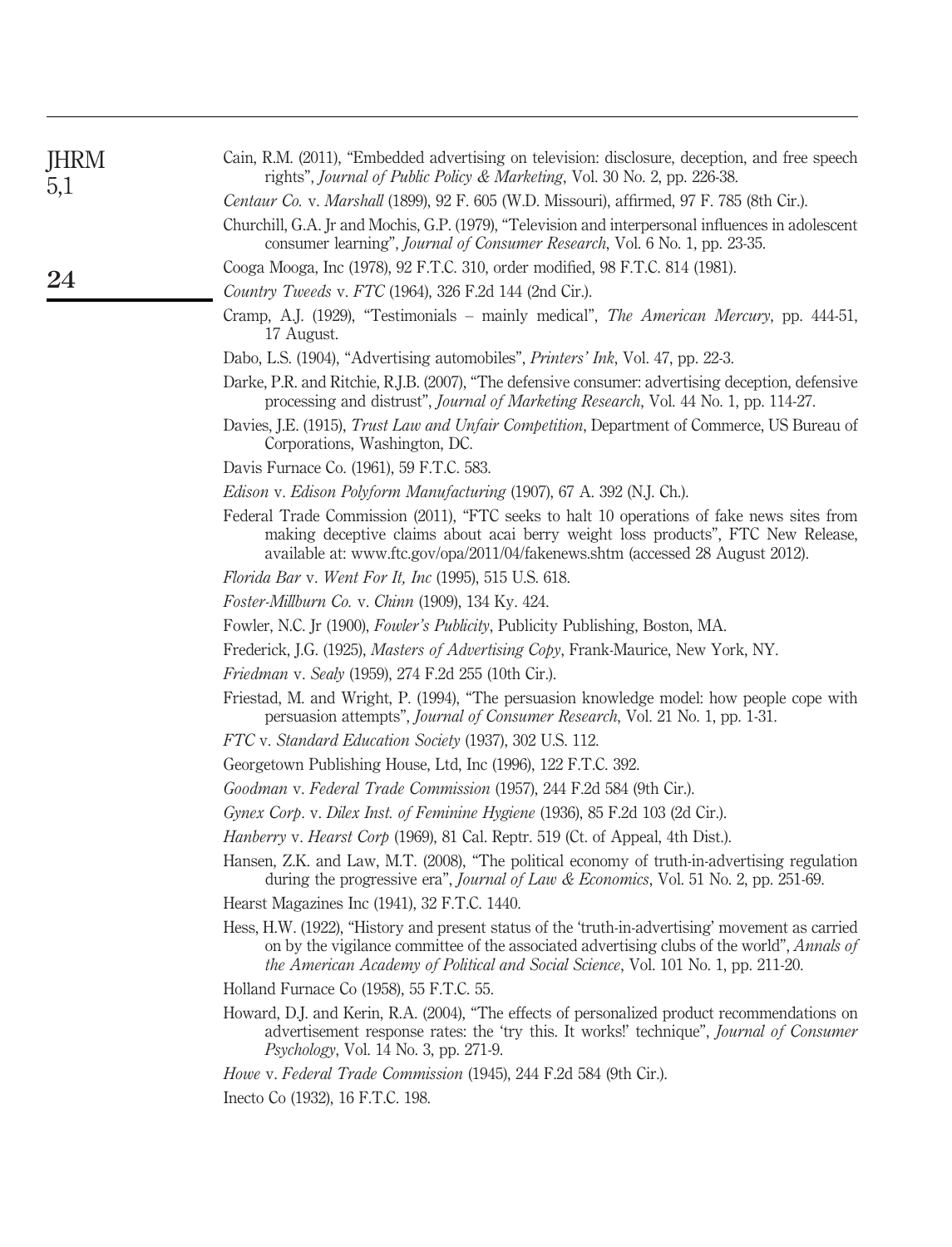- Kaikati, A.M. and Kaikati, J.G. (2004), "Stealth marketing: how to reach consumers surreptitiously", California Management Review, Vol. 46 No. 4, pp. 6-22.
- Kertz, C.L. and Ohanian, R. (1991), "Recent trends in the law of endorsement advertising: infomercials, celebrity endorsers and nontraditional defendants in deceptive advertising cases", Hofstra Law Review, Vol. 19 No. 3, pp. 603-56.
- Kertz, C.L. and Ohanian, R. (1992), "Source credibility, legal liability and the law of endorsements", *Journal of Public Policy & Marketing*, Vol. 11 No. 1, pp. 12-23.
- Kielbowicz, R. and Lawson, L. (2004), "Unmasking hidden commercials in broadcasting: origins of the sponsorship identification regulations 1927-1963", Federal Communications Law Journal, Vol. 56 No. 2, pp. 329-76.
- Lawson, L. (1993), Truth in Publishing: Federal Regulation of the Press's Business Practices, 1880-1920, Southern Illinois University Press, Carbondale, IL.
- Leroy Gordon Cooper (1979), 94 F.T.C. 674.
- Lewis Publishing Co. v. Morgan (1913), 229 U.S. 228.
- Lewis, W.H.R. (1992), "Infomercials, deceptive advertising and the federal trade commission", Fordham Urban Law Journal, Vol. 19 No. 3, pp. 853-74.
- Long, J.L. (2012), "Pinterest gets stuck with disclosure requirements", Mondaq.com, available at: www.mondaq.com/unitedstates/x/190502/advertising+marketing+branding/ Advertising+And+Marketing+Law+Alert+Pinterest+Gets+ Stuck+With+Disclosure+ Requirements (accessed 28 August 2012).
- Mackenzie v. Soden Mineral Springs Co. (1891), 18 N.Y.S. 240 (Supreme Court, New York County).
- Madow, M. (1993), "Private ownership of public image: popular culture and publicity rights", California Law Review, Vol. 81 No. 1, pp. 127-240.
- Moretrench Corp. v. FTC (1942), 127 F.2d 792 (2nd Cir.).
- Mytinger and Casselberry Inc v. FTC (1962), 301 F2d 534 (DC Cir.).
- National Dynamics Corp (1973), 82 F.T.C. 488, affirmed, 492 F.2d 1333 (2d Cir), cert. denied, 419 US 993 (1974).
- National Housewares Inc (1977), 90 F.T.C. 512.
- Newell, J., Salmon, C.T. and Chang, S. (2006), "The hidden history of product placement", Journal of Broadcasting & Electronic Media, Vol. 50 No. 4, pp. 575-94.
- Northam Warren Corp. v. FTC (1932), 59 F.2d 196 (2d Cir.).
- Pease, O. (1958), The Responsibilities of American Advertising: Private Control and Public Influence 1920-1940, Yale University Press, New Haven, CT.
- Pepsotalis Co. (1936), 24 F.T.C. 263.
- Petty, R.D. and Andrews, J.C. (2008), "Covert marketing unmasked: a legal and regulatory guide for practices that mask marketing messages", Journal of Public Policy & Marketing, Vol. 27 No. 1, pp. 7-18.
- Petty, R.D. and D'Rozario, D. (2009), "The use of dead celebrities in advertising and marketing: balancing interests in the right of publicity", Journal of Advertising, Vol. 38 No. 4, pp. 39-51.
- Phillips, L.W. and Sternthal, B. (1977), "Age differences in information processing: a perspective on the aged consumer", Journal of Marketing Research, pp. 444-57, 14 November.

Proctor & Gamble Co (1960), 56 F.T.C. 1623, modified 69 FTC 569 (1966).

R.J. Reynolds Tobacco Co. v. Federal Trade Commission (1951), 192 F.2d 535 (7th Cir.).